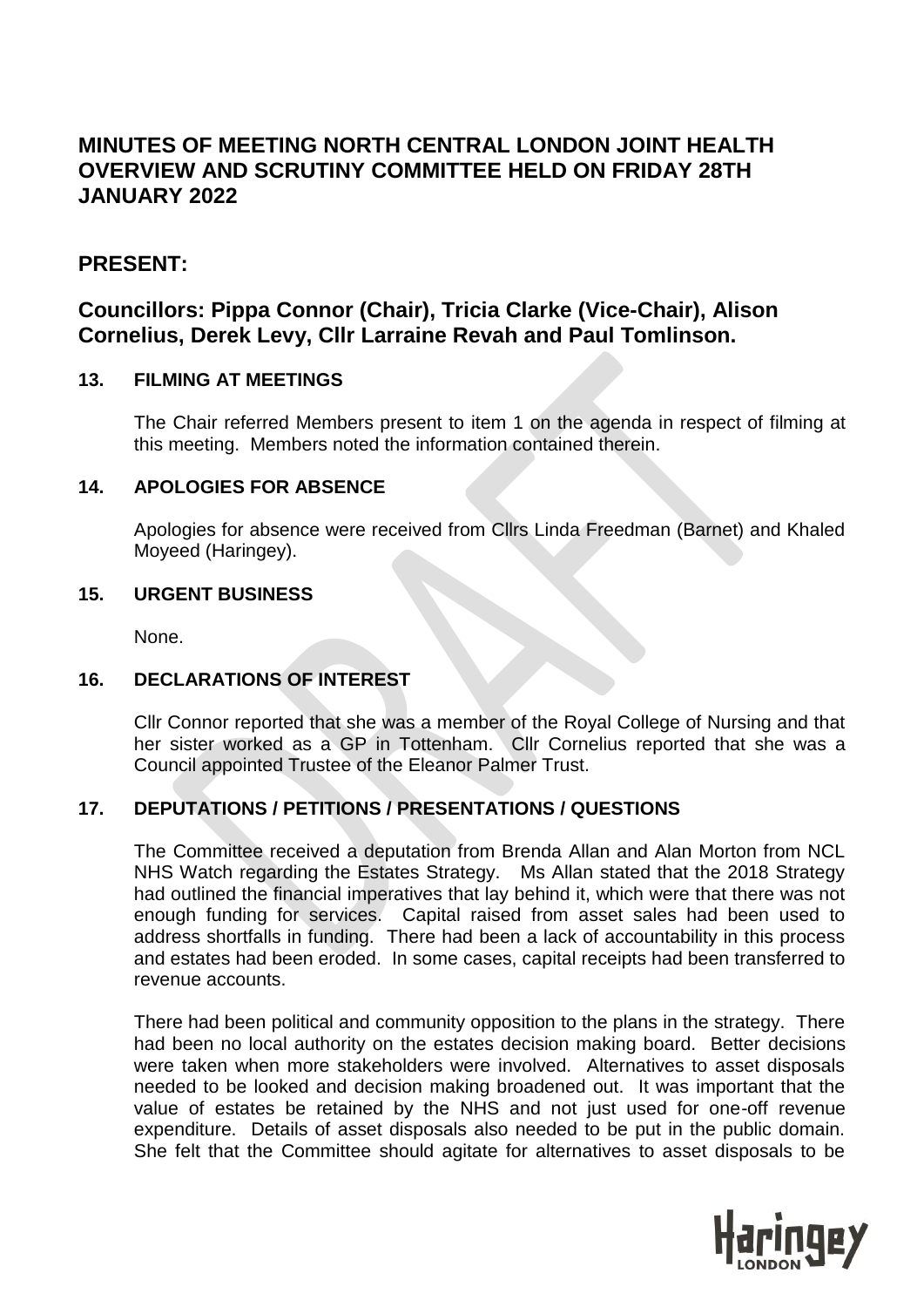considered fully by NHS partners so that it could be ensured that the NHS had the resources it needed for the future.

In answer to a question, Ms Allan stated that one option would be for the NHS to let properties for use as offices or housing so that it remained as a landowner. This would both release funds and retain value. She was aware that money was tight and that budgets had been capped but creativity was required in order to avoid longer term problems. In answer to another question, she stated that the Estates Board was the key decision making body. Membership of this needed to be broadened out and voting rights given to external participants.

The Committee thanked Ms Allan and Mr Morton for their contribution.

#### **18. MINUTES**

#### **RESOLVED:**

That the minutes of the meeting of 26 November be approved.

#### **19. UPDATE ON THE ROYAL FREE AND NORTH MIDDLESEX HOSPITALS PARTNERSHIP**

Caroline Clark, Group Chief Executive of the Royal Free, and Dr Nnenna Osuji, Chief Executive of the North Middlesex Hospital, reported on the strategic partnership arrangement that had been developed between the two NHS trusts.

Ms Clark stated that it was important that all providers in north London worked together. In particular, there needed to be equity between services in the north and south of the area covered by north central London. The aim of the partnership was to strengthen services and improve access. In addition, it would allow further consolidation of more specialised services. Chase Farm hospital had been rebuilt and was now a great facility for all in north central London. There were also plans expand provision on the site further.

She reported that it had been found that there were variations in community services in the area and the need to invest in them was greatest in the area around the North Middlesex hospital. Such investment was likely to assist with the performance of the hospital. The partnership arrangement could also help staff to work across the health system and area as well as bringing in more resources.

Dr Osuji stated that the two trusts had been working in partnership since 2017. The relationship had now been formalised though and this has made it easier to respond quickly to challenges. There was now a Partnership Board and a Memorandum of Understanding. The North Middlesex hospital served the vast majority of the population of Enfield and Haringey. There was a need to ensure that there was equity and parity in service provision and the closer arrangements would enable further consideration of inequality, including scrutiny of relevant data. Consideration was being given to bringing the population health committees from each trust together.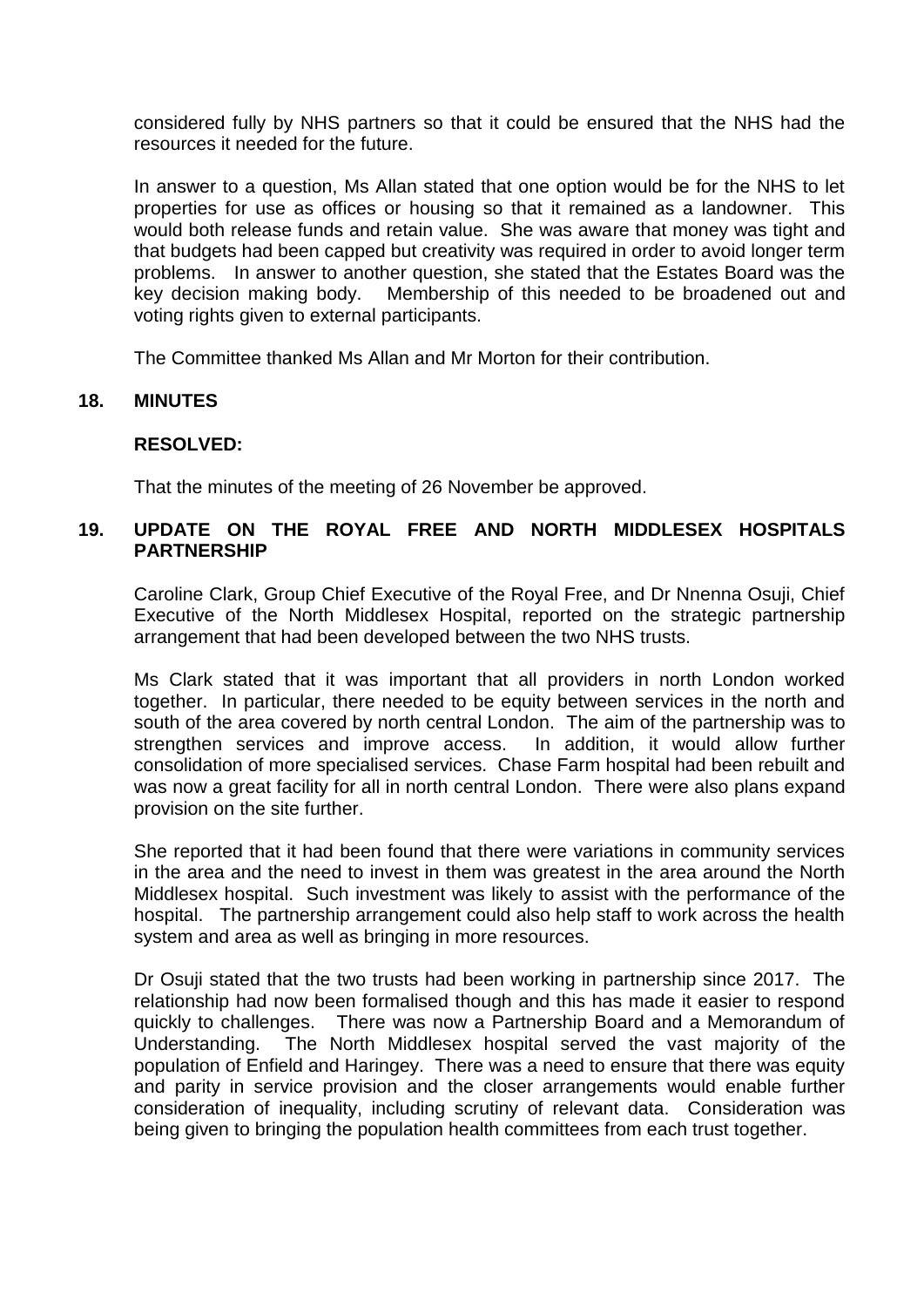It was intended that the closer arrangements would increase the sum of the individual efforts of each NHS trust. It would also provide specific opportunities for development. The North Middlesex Hospital was a local hospital for local people and would always provide a range of core services, such as ITU, emergency care and maternity services. There were some more specialised services that the trust was less able to provide and the new arrangements would assist in making them more accessible.

She reported that during the Omicron upsurge in Covid cases, additional beds had been put in place quickly on the Chase Farm site and Cape Town ward had been established. The new arrangements had enabled this to be undertaken quickly. There was a need to level up services in Enfield and Haringey and additional funds had been acquired to expand the community mentoring scheme. The Emergency Department at the North Middlesex dealt with challenging numbers of presentations but less than 10% of those attending needed to be admitted and most could be dealt with better in other settings. Work had taken place with primary care to provide access at the hospital and different models were currently being looked at for longer term provision.

In answer to a question on risks, Dr Osuji stated that it was essential that there was honesty and explicitness regarding challenges. It was not the first time that there had been a partnership with the Royal Free and it was important that there was clear messaging regarding its benefits. It was a partnership of equals with each partner contributing. Ms Clark stated that they wanted to be open and transparent. The objective was to ensure that there was a better offer for all patients.

In answer to another question, Dr Osuji stated that the new arrangements provided the opportunity to create different job opportunities, including progression, diversification and new posts. Both trusts were currently holding vacancies. There was a particular need for investment in community services.

Sarah Mansuralli, Executive Director for Strategic Commissioning at NCL Partners, reported that there had been a review of community services and this had revealed a large amount of inequity and this manifested itself in hospital performance. NCL Partners were looking to invest, particularly in the area around the North Middlesex Hospital, which was where there were the most significant gaps. This would be resourced by growth funding, delivering care in different ways and productivity gains.

In answer to a question, Ms Clarke stated that Chase Farm was being developed as the elective orthopaedic centre for the area, with the intention of it providing more low complex procedures. The increased levels of activity would improve quality and provide economies of scale. There were now 120,000 people awaiting treatment and there was a clear need for additional capacity to address it. In addition, there also needed to be the staffing resources required to reduce it.

Dr Osuji stated that transport was an important issue for the North Middlesex hospital and discussions were planned with Transport for London. In addition to making it easier to travel between sites, this could also help to address the green agenda. She would be happy to come back to the JHOSC to report further on this.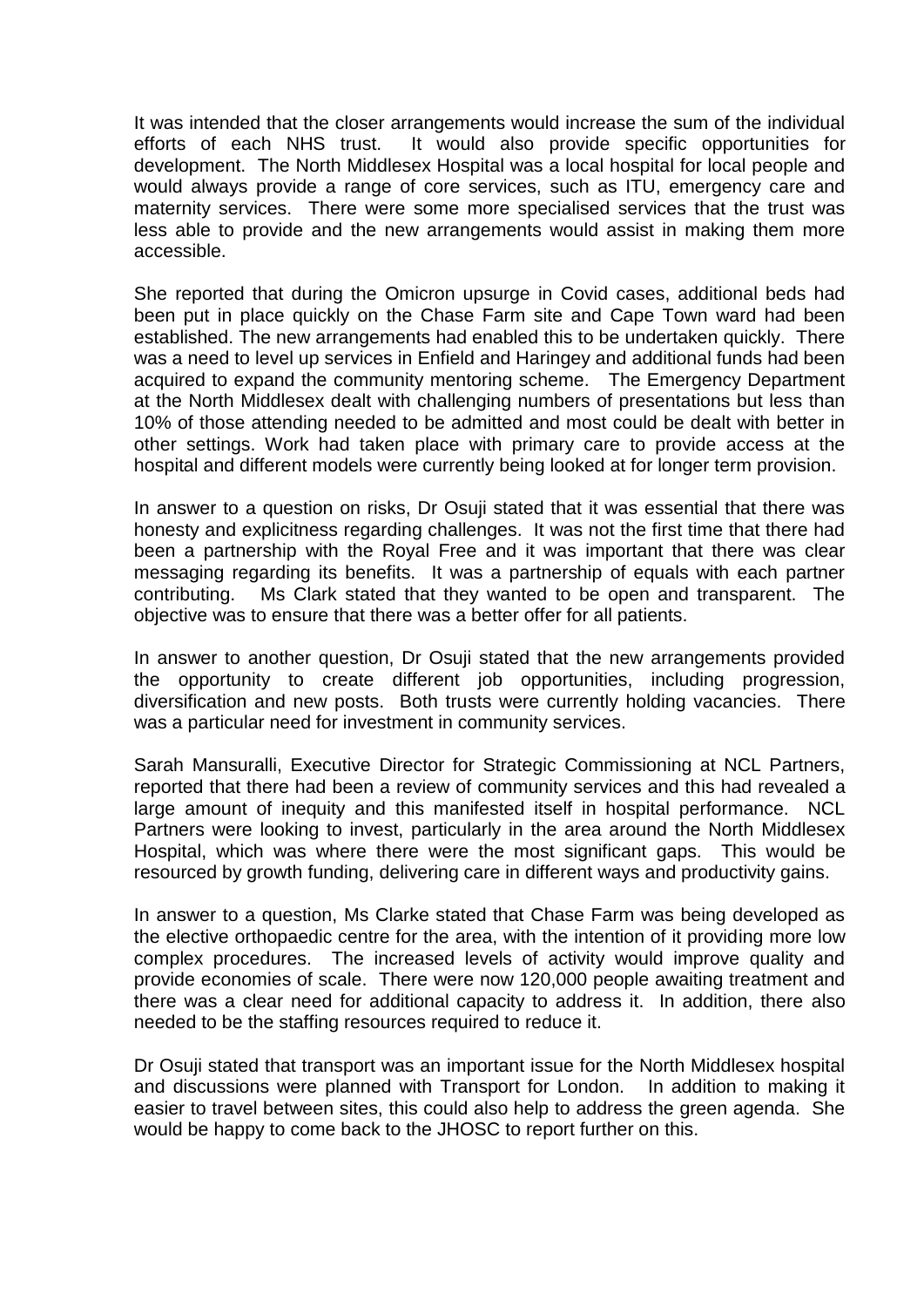In answer to a question, Ms Clarke stated that the development of Chase Farm had been designed with the recognition that it may have to be expanded further in due course. It would therefore be relatively easy to develop further the existing buildings on the site.

# **RESOLVED:**

- 1. The trust report further to a future meeting of the JHOSC on the action that they were taking to address staff recruitment and retention and mitigate any areas of shortage; and
- 2. That health scrutiny overview and scrutiny committees in each borough be recommended to consider the role of their borough in the development of community services in their area.

#### **20. ESTATES STRATEGY UPDATE**

Nicola Theron, NCL Director of Estates, outlined progress with the Estates Strategy. The previous update to the Committee had been before the Covid pandemic. New governance structures had since been put in place. There was now an Estates Board which included Council representation, although it was not a decision making body. There were also local estates forums which included a range of representatives from individual boroughs, including Councils. These looked at how partners worked together, shared agendas and the securing of external funding. Representation from the Committee on these would be welcome.

More than 50% of primary care accommodation had been assessed as unfit for purpose. There was a driving need for investment and the realisation of assets. The process was also about reinvestment of capital. The aim was to ensure that all of primary care estates were fit for purpose but there was insufficient capital available currently. However, there had been some successful external bids for capital.

It was noted that it was important that there was system wide prioritisation covering the next three to ten years. There was not enough funding at the moment although some had been obtained though Section 106 agreements and the Community Infrastructure Levy (CiL). NCL were looking to work with partners on a local and national basis.

Ms Theron reported that there was a need to blend spending on estates and digital provision in a better way. There were some emerging examples of where this was taking place. There was also a need for increased capacity at borough level with consistency and improved access. Health inequalities also needed to be addressed as well as better coordination of governance arrangements.

The three year indication of capital allowances was useful as it facilitated planning. There was a £20 million reduction in capital though and consideration was being given to clinical led prioritisation. It was expected that the capital shortfall would reduce. There was a need for ambition to be maintained and external funding to be obtained.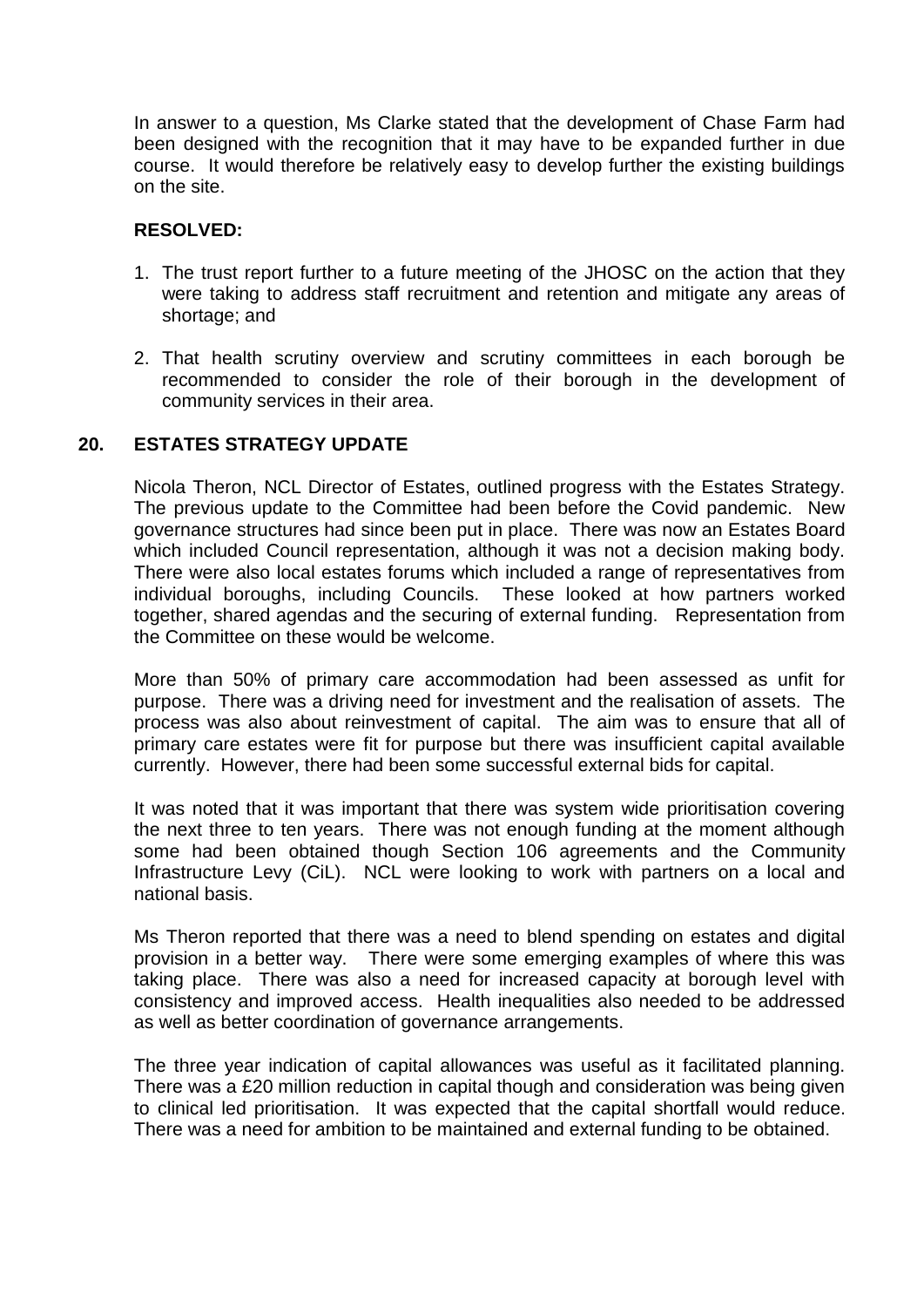It was noted that Estates Strategy was likely to be updated later in the year. It would need to ensure that Primary Care and Primary Network (PCN) priorities reflected local needs and optimises work with local authorities. There had been few recent estates disposals because of the pandemic.

In answer to a question regarding local estates forums, Ms Theron stated that they were similar in each borough. The Camden forum had met recently and the meeting had involved around 20 partners, including a number from the Council. They typically met quarterly but there were also informal monthly meetings. There were terms of reference for the forums. Representation from Councillors would be welcome, either on an ad hoc basis or more regularly.

The Committee requested further information regarding terms of reference, how local concerns were fed into the forums, their relationship with the NCL Estates Board. Details of membership and access to minutes were also requested.

In answer to another question, Ms Theron stated that she was happy to provide an update on property disposals for a future meeting. Some of the receipts had been reinvested in IT and supporting the workforce. Where divestment took place, the intention was for it to be done in order to re-invest. It was part of the process of developing the best possible care for local people.

The Chair stated that an update on disposal of assets would be welcome, including details of which estates had been sold and how the capital realised had been used. Assets could only be sold once and it was therefore important that the process was sustainable.

The Committee noted that there was a £40 million gap in funding for primary care. Ms Theron stated that more work was needed on how this gap would be reduced. NHS Property Services had less money at their disposal and strong cases therefore needed to be developed to secure funding. There was a five year plan and it was important to fund growth and the equalities agenda. Plans needed to be deliverable and each priority secured. It was important to ensure that the revenue implications of investments were affordable and space needed to be used as efficiently as possible. In addition, they were always looking to replace a capital scheme with an affordable revenue solution.

The Chair requested further information on how revenue fitted in with capital as well as to gain an understanding regarding capital receipts, including who they were retained by. It was important to avoid the selling off of estates to mitigate revenue pressures. In addition, further detail was requested on alternatives to disposals and what would be the impact of the £40 million funding gap not being breached.

# **RESOLVED:**

That a further update be provided to the Committee on the Estates Strategy including:

 Governance including terms of reference, membership and minutes of estates bodies plus how local concerns are fed into local estates forums and their relationship with the NCL Estates Board;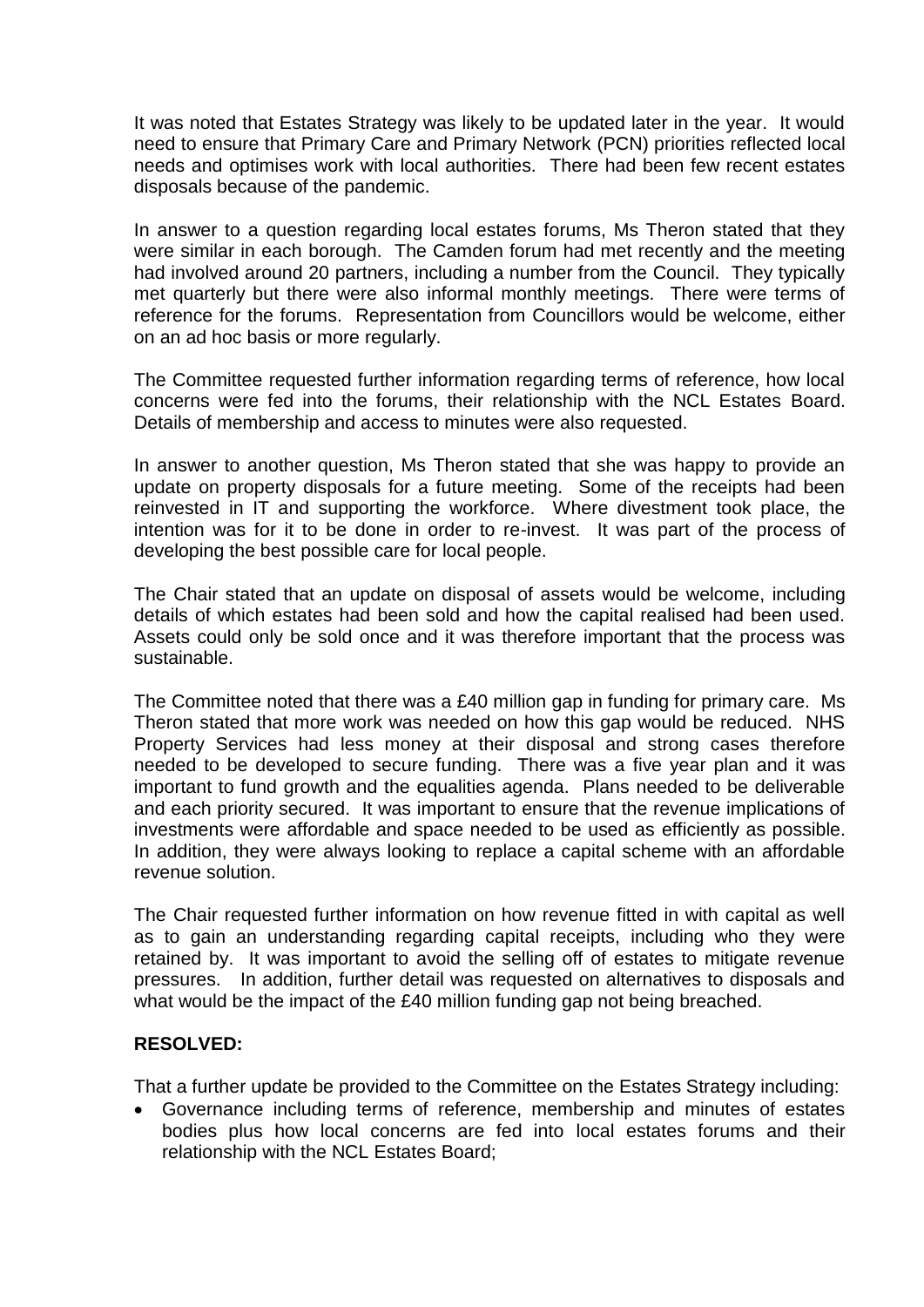- Detail on disposal of assets, including which properties have been sold and how the capital realised had been used;
- Alternatives to asset disposals; and
- What would be the impact of the £40 million funding gap not being breached;

# **21. DENTAL SERVICES UPDATE**

Kelly Nizzer, Andrew Biggadike and Rakhee Patel from NHS England reported on NHS dental services in north central London.

Ms Nizzer reported that dental practices had been asked to close at the start of the Covid pandemic due to safety concerns for patients and staff. They had remained closed for 12 weeks, which had caused a large backlog. During this period, only patients in urgent need had been seen. Urgent care hubs had been established and these had been treating between 1500 and 1750 patients per day. These were still operating, although the numbers of them had been reduced. Primary care dental services were being gradually re-established, with full capacity being reached in the current quarter. The backlog in each borough varied and was dependent on the size of the NHS contract.

£50 million of short term funding had been allocated by the government to address backlog. The funding was only for eight weeks and could not be carried over. It did not provide for the full range of treatments and was only intended to stabilise patients. There was a London wide access issue for dental care and this had been the case before the pandemic. Services were doing that they could to deal with it. There were still 35 urgent care hubs and these were operational from 8:00 a.m. till 1:00 a.m. and were treating 600 patients per day. This was not happening anywhere else in the country. However, they could only see people who were in pain. The eight weeks of additional funding was welcome but would not fully address the backlog.

Mr Biggadike reported on waiting times for secondary and acute care. There were no patients waiting for more than 104 weeks at the Royal Free but there a small number waiting for between 52 and 89 weeks. At UCL, there was only one patient that had been waiting over 104 weeks and the majority were under 52 weeks. The backlog was affected by clinical priority as those waiting for dental procedures were often not considered high enough. Some additional funding had been obtained to provide additional general anaesthetic procedure rooms at Barts though. North east London and Barts had the longest waiting list. Community Dental Services were recovering well but still under pressure. In respect of looked after children, there was a pilot project in place for high street dentists to treat them. Oral health promotion was reliant on being commissioned by local authorities and some were better than others in doing this.

Ms Patel reported that there was variation in the levels of dental health amongst children in north central London. 27% of five year olds had been found to be suffering from some sort of decay. Levels in Haringey and Enfield were well above the average. Mr Biggadike stated that London wide fluoridation would address this but it was very unlikely to happen. Some schools had supervised brushing as part of oral health promotion. Some oral health promotion work was also done with special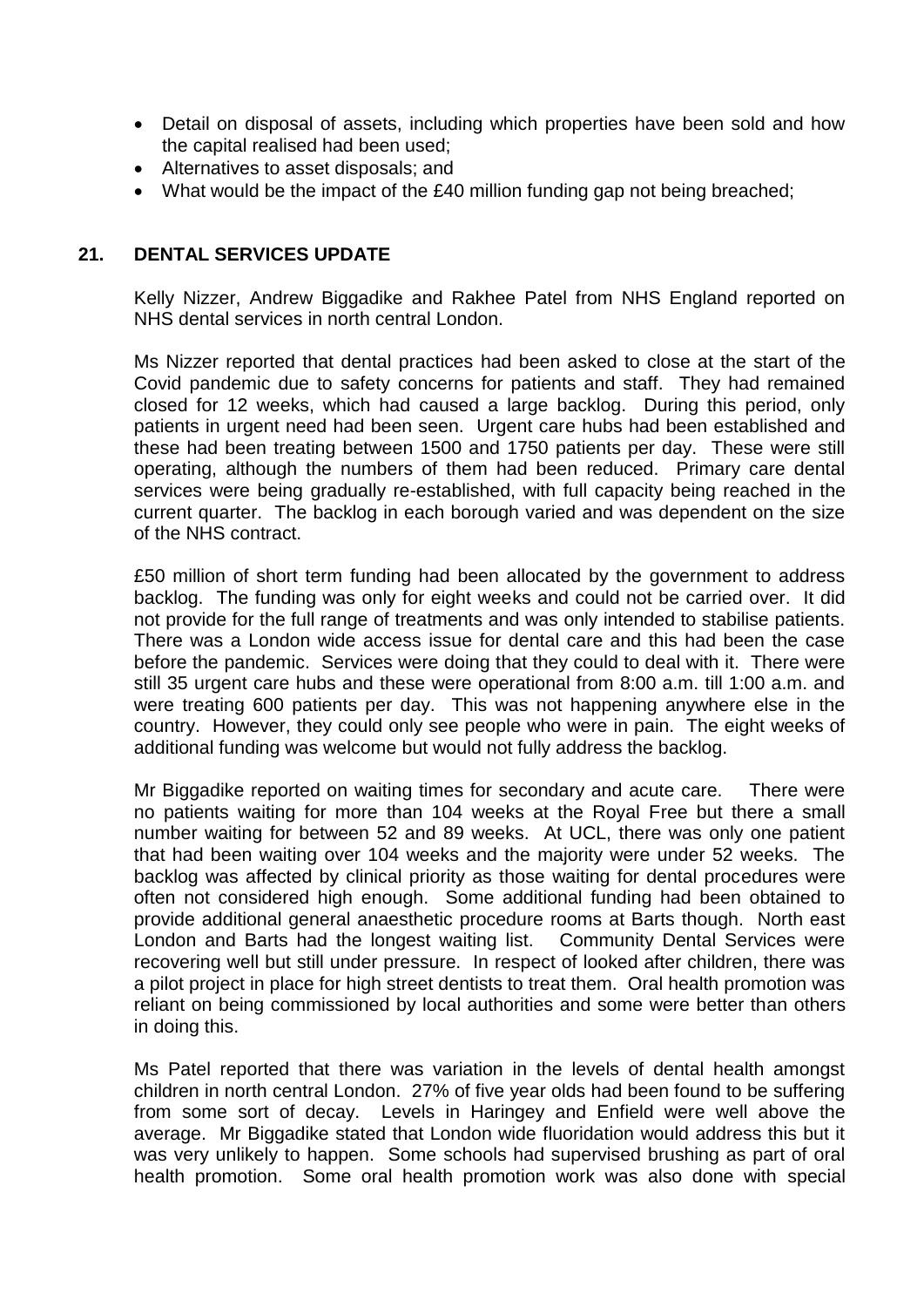schools. It would be beneficial for more work to be done but there was a lack of funding. It was dependent on local authorities for funding and being made a priority. It was noted that provision varied between boroughs. Some provision was universal and some was targeted, with targeted services being the direction of travel. Four of the boroughs commissioned services from Whittington Health whilst Barnet had commissioned a private company and only provided for children and not care home or for people with a learning disability. Levels of dental decay were highest amongst deprived communities.

In respect of the oral needs assessment, Ms Patel stated that there was a need to do this across London. All relevant data needed to be looked at, needs assessed and gaps identified. It was important to ensure that practices were located in the right places when re-procurement took place.

Councillor Cornelius requested further information regarding oral health promotion in Barnet. Mr Biggadike stated that Barnet had not procured its services from a community provider but was instead using an external provider. Historically, it had only provided such services to children and young people. He agreed to provide further details of the current situation to Councillor Cornelius.

In answer to a question regarding access funding, Ms Nizzer reported that funding could not be accrued and would not be sufficient to clear the backlog. She was not anticipating any underspend though. Continued funding had been provided for the urgent care hubs in London though. It was noted that there would be ongoing challenges in Community Dental Services and secondary care as well.

The Committee expressed concern at the size of the backlog and at the long waiting times for secondary care. It expressed its support for efforts to secure additional funding and improve access. It was agreed that information would be sought from each Director of Public Health in north central London regarding funding for Oral Health Promotion and how this was allocated.

# **RESOLVED:**

That information be sought from the Director of Public Health in each borough regarding funding for Oral Health Promotion and how this was allocated.

# **22. WORK PROGRAMME**

It was agreed that the next meeting of the Committee would consider the following items:

- Mental Health and Community Services Review; and
- ICS Finance.

In respect of the proposed LUTs item, Ms Mansuralli reported that that the service was now operating according to clinical guidelines and there was no further reviews planned. Only adults were being treated by the service whilst children were being treated by Great Ormond Street and other NHS tertiary providers. It was agreed that she would provide a short update in writing to confirm this.